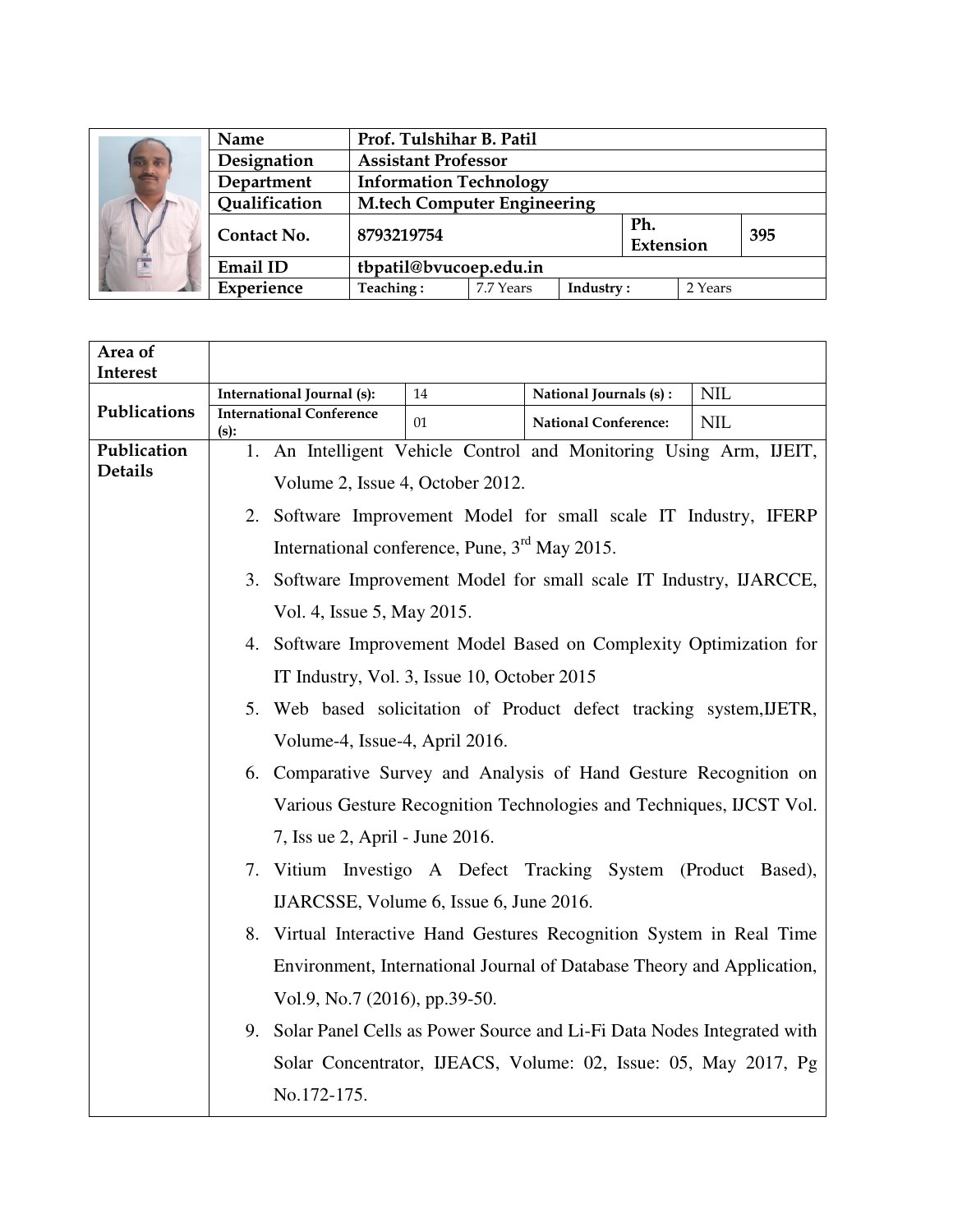|                           | 10. Controlling Traffic Congestion in Metro City by Exercising Mobile                   |  |  |  |  |  |
|---------------------------|-----------------------------------------------------------------------------------------|--|--|--|--|--|
|                           | Accelerometer Sensor, IJCSN, Volume 6, Issue 3, June 2017, Pg                           |  |  |  |  |  |
|                           | No.362-367.                                                                             |  |  |  |  |  |
|                           | 11. Big Data Analytics Based Approach to Tax Evasion Detection,                         |  |  |  |  |  |
|                           | IJERCSE, Volume 5 and Issue 3, March 2018, Pg No.56-59.                                 |  |  |  |  |  |
|                           | 12. Proof of Stake with Casper the Friendly Finality Gadget Protocol for                |  |  |  |  |  |
|                           | Fair Validation Consensus in Ethereum, IJSRCSEIT, Volume 3, Issue 3,                    |  |  |  |  |  |
|                           | March-April-2018, Pg No. 291-298.                                                       |  |  |  |  |  |
|                           | 13. Conceptual Model for Proficient Automated Attendance System based                   |  |  |  |  |  |
|                           | on Face Recognition and Gender Classification using Haar-Cascade,                       |  |  |  |  |  |
|                           | LBPH Algorithm along with LDA Model, IJAER, Volume 13, Number                           |  |  |  |  |  |
|                           | 10 (2018) pp. 8075-8080.                                                                |  |  |  |  |  |
|                           | 14. Marine Hull Insurance Using Private Blockchain, Filecoin Protocol and               |  |  |  |  |  |
|                           | Smart Contracts, IJARCS, Volume 9, No. 3, May-June 2018. Pg No. 1-                      |  |  |  |  |  |
|                           | 6.                                                                                      |  |  |  |  |  |
|                           | 15. Automated Toll Collection coupled with Anti-theft and Vehicle                       |  |  |  |  |  |
|                           | Document Verification System using RFID and Arduino Uno, IJCSE,                         |  |  |  |  |  |
|                           | Volume-6, Issue-4, April 2018, Pg No. 261-266.                                          |  |  |  |  |  |
|                           |                                                                                         |  |  |  |  |  |
|                           |                                                                                         |  |  |  |  |  |
| Patent<br>Published       | <b>NIL</b>                                                                              |  |  |  |  |  |
| <b>Books</b><br>Published | <b>NIL</b>                                                                              |  |  |  |  |  |
| Professional              | <b>ISTE</b>                                                                             |  |  |  |  |  |
| Memberships               | Conference attended:                                                                    |  |  |  |  |  |
| WorkShop/<br>Seminar/Conf | Nanocon 2012, BVUCOE, Pune-43, $18^{th}$ & $19^{th}$ October 2012.<br>1)                |  |  |  |  |  |
|                           | Nanocon 2014, BVUCOE, Pune-43, 14 <sup>th</sup> & 15 <sup>th</sup> October 2012.<br>(2) |  |  |  |  |  |
|                           | International Conference on current advances in Electronics, Electrical<br>3)           |  |  |  |  |  |
| erence<br>attended        | and computer Science (ICEECS-2015), May 3, 2015.                                        |  |  |  |  |  |
|                           | Workshop attended:                                                                      |  |  |  |  |  |
|                           | 1. Good Teaching Practices and Challenges, TEQIP-II, BVUCOEP, Pune-                     |  |  |  |  |  |
|                           |                                                                                         |  |  |  |  |  |